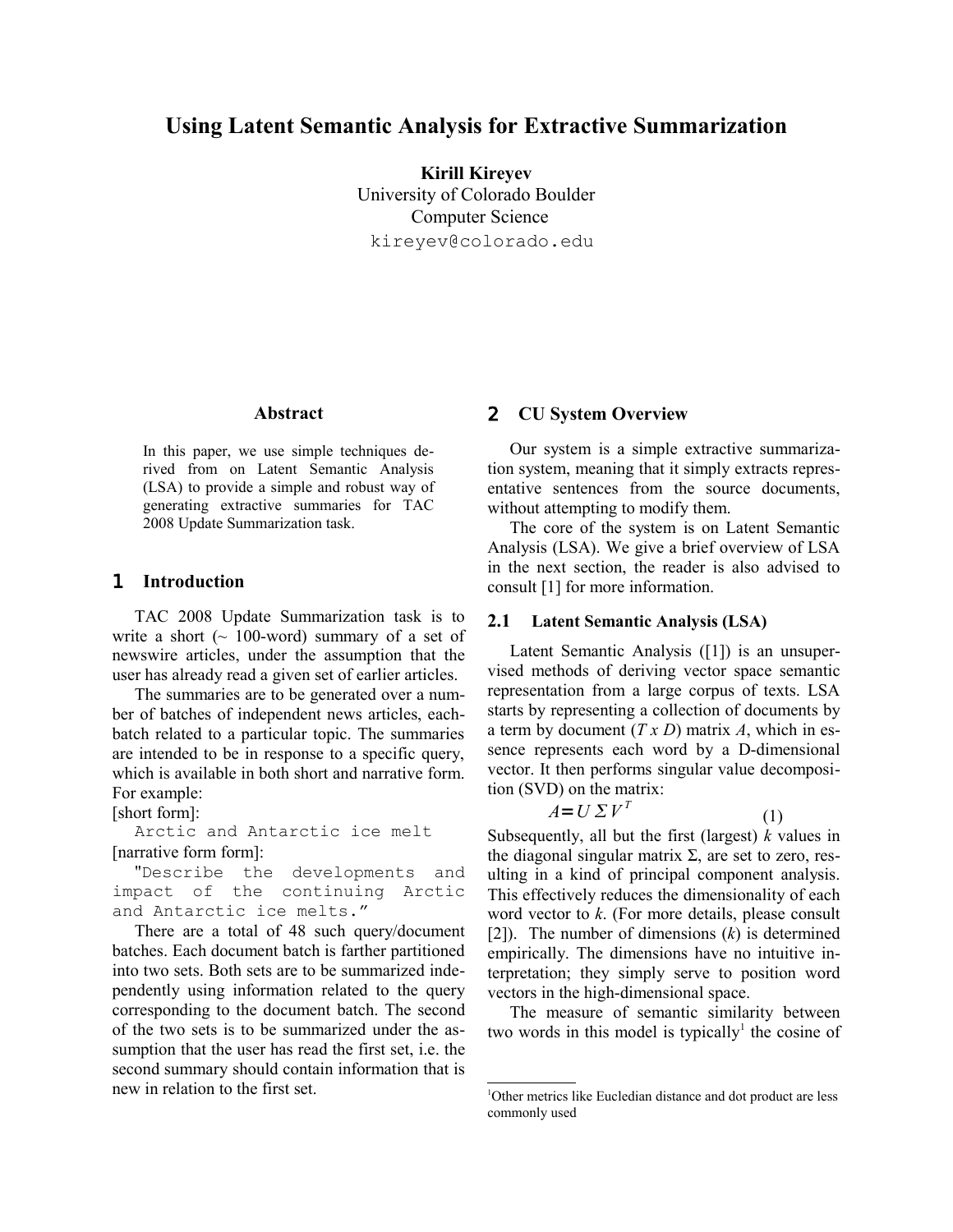the angle between their corresponding word vectors :

$$
S(wI, w2) = \cos(v_{wl}, v_{w2}) = \frac{v_{wl} \cdot v_{w2}}{\|v_{wl}\| \|v_{w2}\|}
$$
 (2)

The simulated meaning of a new document (sometimes referred to as pseudo-document) can

be represented in LSA using the following method:  

$$
v_d = q^T U_k \Sigma_k^{-1}
$$
 (3)

where *q* represents the array containing type frequencies for words in the document (weighted by *tf-idf*-derived entropy weights). Note that this is equivalent to (weighted) geometric addition of constituent word vectors corresponding to words in a document.. As a result, both words and documents are represented as vectors in *k*-dimensional space<sup>[2](#page-1-0)</sup>, allowing for straightforward word-word, word-document, and document-document comparisons., which reflect their semantic similarity according to the model:

$$
S(w, d) = \cos(v_w \Sigma^{1/2}, v_d \Sigma^{1/2})
$$
 (4)

$$
S(d_1, d_2) = \cos(v_{d1} \Sigma, v_{d2} \Sigma)
$$
 (5)

The absolute values of cosines (which may range between -1 and 1 with larger values indicating greater similarity) have no strict interpretation; only comparisons of cosine values (e.g. between *pairs* of words) are meaningful.

#### **2.2 Implementation Details**

We built a new LSA space using a corpus consisting of news articles (from sources New York Times) using the documents in the ACQUAINT-2 corpus. The corpus consisted of 439,947 documents. The resulting LSA space used 327 dimensions.

We compute the document vectors for each sentence in the source document as well as for the queries in the short form.

We experimented with all combinations of

(1) sentences vs paragraphs as units of extraction

(2) short vs narrative form of queries

using DUC 2007 data for the same task, and obtained slightly better results with sentence-length units and short-form queries.

## 3 **Extracting Sentences with LSA**

In selecting sentences for the summary, our system attempts to fulfill the following desiderata:

- 1. Sentences should be related to the query
- 2. Sentences should cover different topics
- 3. Sentences should contain as much information as possible
- 4. (for update summaries) sentences should be cover different topics from sentences already selected for the summary of the first set

We now discuss in more detail how our system accomplishes each of these criteria.

## **3.1 Sentences Related to Query**

To measure how much a sentence is related to the query, we compute the cosine between the query vector and the sentence vector, and select a number (10) of sentences with the highest cosine values.

## **3.2 Maximizing Topic Coverage**

To find a set of sentences that cover a wide range of topics, we use a clustering algorithm to partition the set of candidate sentences into a number of clusters. The clusters will ideally represent distinct semantic themes. We use k-means clustering on the LSA vectors of the candidate sentences. We use the cosine measure as the distance metric for the k-means algorithm. The number of clusters (*k*) is chosen to be the number of sentences that we ultimately wish to return. The k-means algorithm returns the assignment of each sentence to a particular cluster, as well as the centroid of each cluster, in the units of the LSA coordinate space used.

We then select a sentence that is most representative of each cluster, by finding sentences which are closest to each cluster's centroid, using the cosine metric.

# **3.3 Maximizing Amount of Information per Sentence**

Due to 100-word size restriction of summaries, we wish to generate summaries that are as information-dense as possible. Consequently, we wish to find sentences that contain as much information as per word as possible.

<span id="page-1-0"></span><sup>2</sup>Depending on the type of comparison, operands need to be multiplied by the singular matrix  $\Sigma$  (word-word) or its square root (word-doc). Please see LSA literature for more details.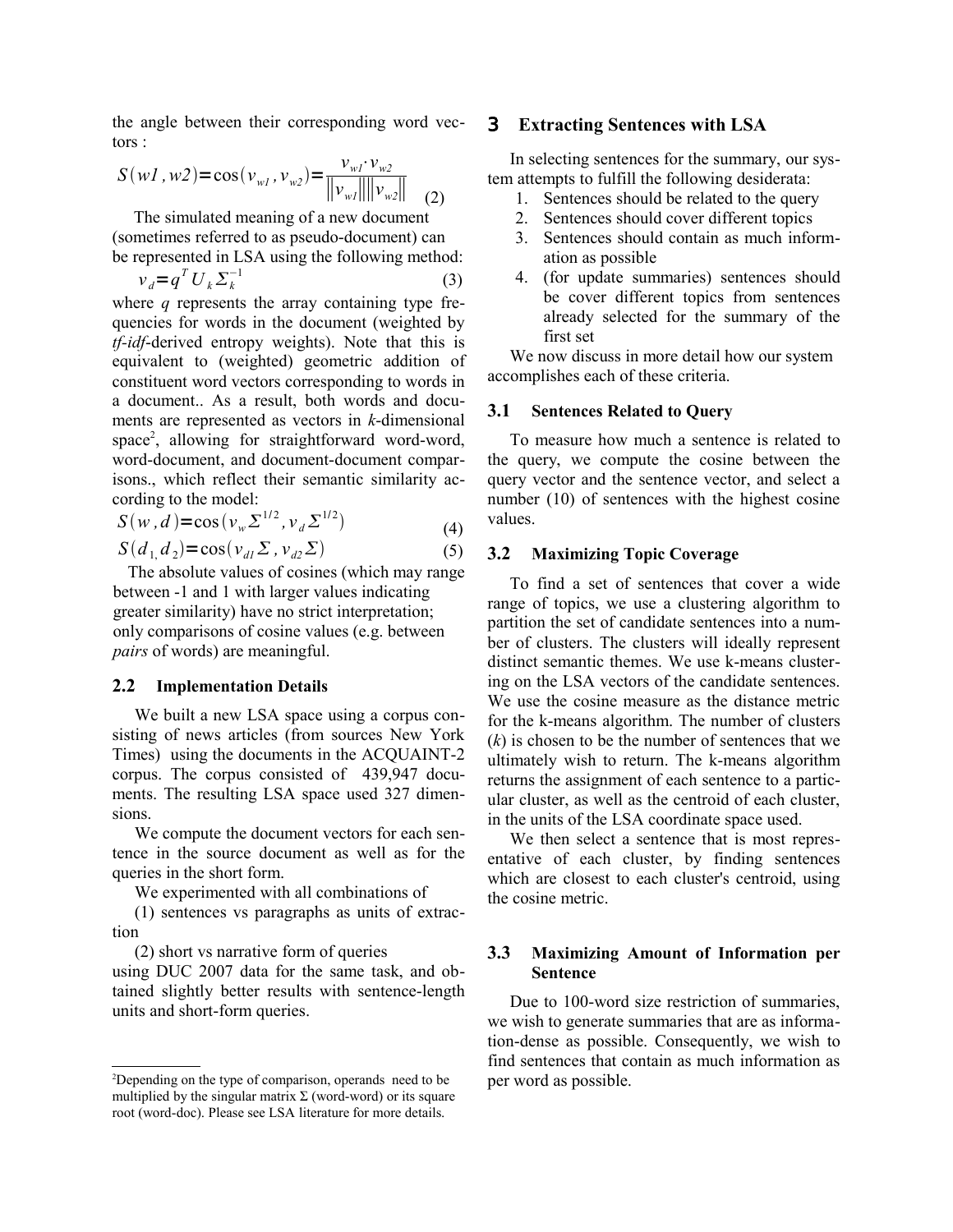We can approximate this quantity using a word concreteness measure derived from LSA. One characteristic of LSA word vectors is their vector length, which differs significantly among different words. Roughly speaking, it is a function of two factors:

(1) Number of occurrences in training corpus

(2) Concreteness, or specificity, or words For example, Kintsch ([2]), writes:

"Intuitively, the vector length tells us how much information LSA has about this vector. [...] Words that LSA knows a lot about (because they appear frequently in the training corpus, in many different contexts) have greater vector lengths than words LSA does not know well. Function words that are used frequently in many different contexts have low vector lengths -- LSA knows nothing about them and cannot tell them apart since they appear in all contexts."

To illustrate, below are examples of different words and their corresponding vector lengths:

|                         | High Frequency       |                      | Low Frequency                 |                      |
|-------------------------|----------------------|----------------------|-------------------------------|----------------------|
| <b>High Specificity</b> | dog<br>father<br>hox | 1.31<br>1.01<br>0.68 | proton<br>sheriff<br>triangle | 0.43<br>0.14<br>0.14 |
| Low Specificity         | the<br>how<br>since  | 0.01<br>0.39<br>0.27 | haphaz-<br>ard<br>clumsy      | 0.03<br>0.06         |

Therefore, we can isolate the effects of these two factors and compute word specificity in the following way:

### *specificity = { vector length } / { frequency }*

As a result, we can obtain an approximation of word specificity. The amount of information in a sentence can the be approximated by computing the mean of specificity values of each constituent word (we use the sum of logarithms to dampen the large fluctuations in specificity values).

Below is an example of a high-specificity and a low-specificity sentence, and their corresponding specificity scores.

| <b>Specificity</b><br>score | Sentence                                                                                                                                                                                                                                      |
|-----------------------------|-----------------------------------------------------------------------------------------------------------------------------------------------------------------------------------------------------------------------------------------------|
| 8.9                         | We found there was too much mass, Schoepf said.<br>We had to work pretty hard to get back to the spe-<br>cifications we'd committed ourselves to with our<br>clients.                                                                         |
| 693                         | By using chromate-free paint, engineers got the out-<br>er paintwork down to about 350 kilograms (770)<br>pounds), Schoepf said. That's compared to 550<br>kilograms $(1,210 \text{ pounds})$ for a plane of this size<br>using other paints. |

#### **3.4 Finding Non-Redundant Sentences**

To ensure that selected sentences for the second (update) set are sufficiently non-redundant with respect to the sentences selected for the first set, we compute pairwise cosine distances between all sentences selected for the first set and all candidate sentences for the second set. The system selects the sentences with the smallest such cosines.

## **3.5 Putting it Together**

The following is the pseudo-code for the overall algorithm:

```
foreach (b in batches):
Qb = query(b)Sb1 = qet sentences(batch=b, set=1)
# compute score for each sentence, based on
# 1) similarity to query
# 2) specificity
foreach (s in Sb1):
 sim s = cos (vector(Qb), vector(Sb))spec_s = avg (log (specificity (w)), w \in Sb1score s = spec s * sim s# pick 10 best sentences with highest scores
Sb1' = max(score s, 10)# cluster them using k-means into 5 clusters
cluster centers = kmeans(vector(Sb1'), 5)
# pick the representative sentence for 
# each cluster center
foreach (cc in cluster centers):
 add (Rb1, max(cos(cc, vector(Sb1'), 5))
# Report sentences for batch b, set 1
print Rb1
Sb2 = qet sentences(batch=b, set=2)
# compute score for each sentence, based on
# 1) similarity to query
# 2) specificity
# 3) dis-similarity to sentences in set 1
foreach (s in Sb2):
 sim s = cos (vector(Qb), vector(Sb))spec s = avg (log (specificity (w)), w \in Sb1d s = 1 - max(cos(vector(Sb2)), vector(sb1))score s = spec s * sim s * d s# pick 10 best sentences
Sb2' = max(Score s, 10)# cluster them using k-means
cluster centers = kmeans(vector(Sb2'), 5)
# pick the representative sentence for 
# each cluster center
foreach (cc in cluster centers):
 add (Rb2, max(cos(cc, vector(Sb1')), 5))# Report sentences for batch b, set 2
```
print Rb2